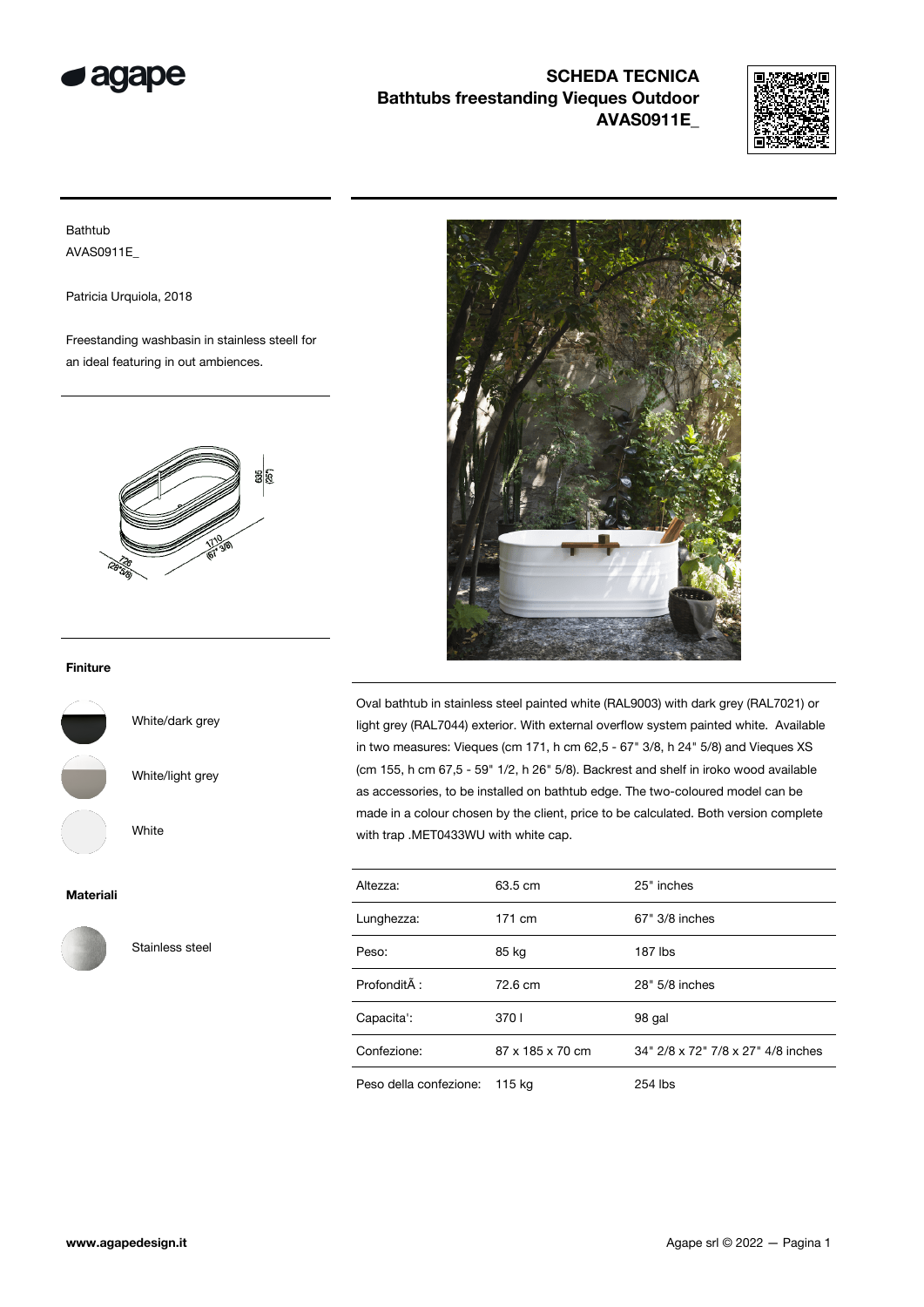

**SCHEDA TECNICA Bathtubs freestanding Vieques Outdoor** AVAS0911E\_



## **Main dimensions**